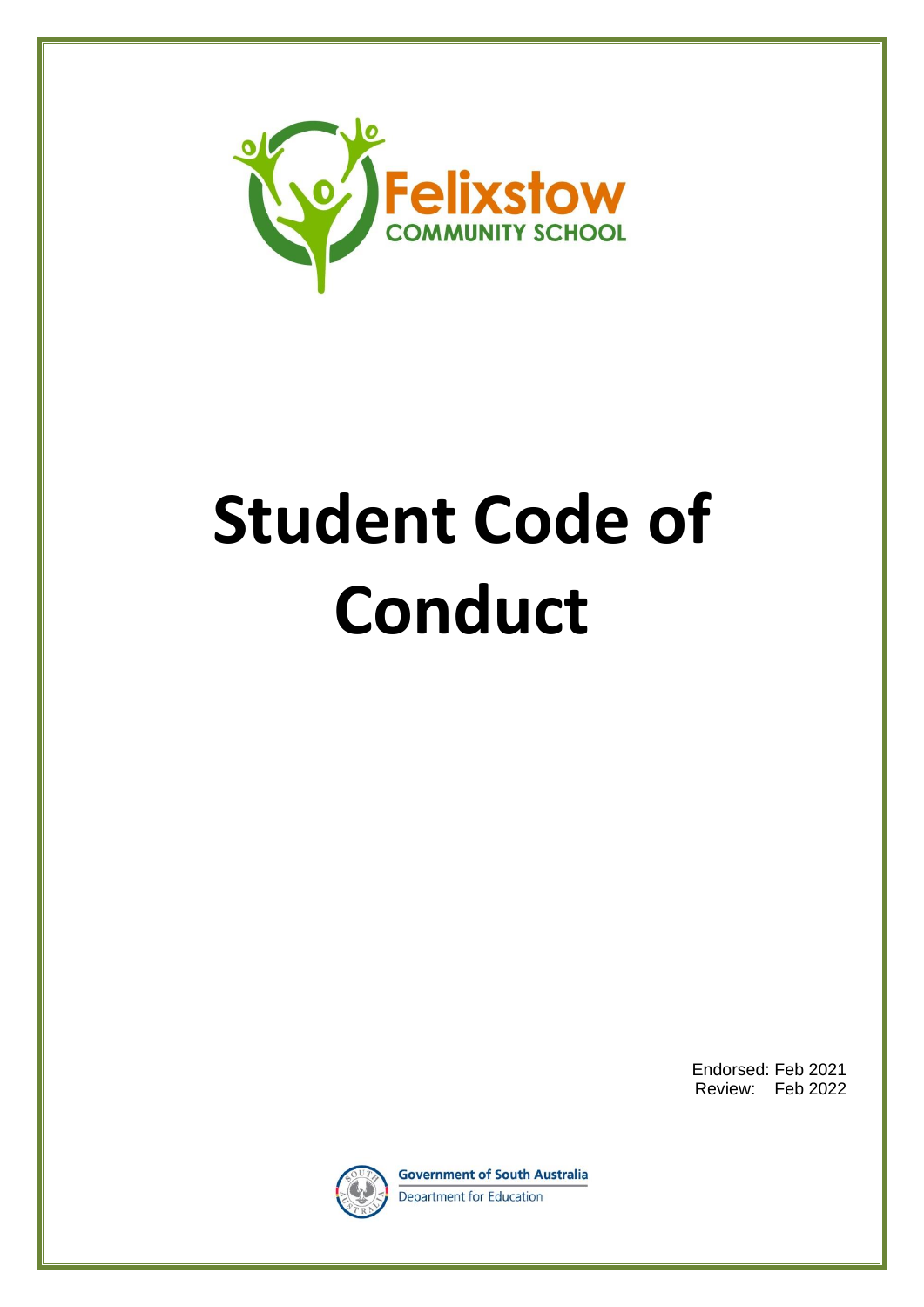At Felixstow Community School, we aim to create a positive, flexible and collaborative learning environment that encourages academic, social and emotional growth. Our Student Code of Conduct supports our values of RESPECT, RESPONSIBILITY and COMPASSION and is in line with the Department for Education School Discipline Policy. We believe relationships are fundamental to the development of positive behaviours and use a positive behaviour support approach to support individual developmental needs.

# **Why are relationships important?**

- Provides safety for learning
- Develops a collaborative community
- We learn the nuances necessary for effective communication
- We all need to feel valued
- We learn social skills from each other
- Through the development of positive relationships, we also develop a strong trust.

We have a strong focus on our school values (Respect, Responsibility & Compassion) and use these to guide students to make positive and strong choices with their behaviour, with our guiding questions:

- *Am I being respectful?*
- *Am I being responsible?*
- *Am I being compassionate?*

We use a restorative practice approach to resolve conflict. The most profound learning occurs when there is a healthy relationship between teacher, parents and student. Restorative Practices assists teachers, students and parents to build, maintain and restore relationships. Restorative Practices will help build capacity to enable students to self-regulate behaviour and contributes to the improvement of learning outcomes. Just like any other area of learning, when developing self-regulation behaviours students need various approaches, interventions and supports depending on their developmental levels and understandings.

At Felixstow Community School, we expect that children will be taking responsibility for the following areas: *LEARNING*

- Be prepared for lessons
- Participate in all learning programmes
- Work towards targets from set goals
- Follow class / school routines
- Respect others right to learn and to teach
- Work cooperatively and collaboratively with others

## *ATTENDANCE (see Attendance Policy for further detail)*

- Be punctual
- Attend regularly
- Explain absences, late arrivals and early dismissals by parent letter or personal contact

## *RELATIONSHIPS AND COMMUNICATIONS*

- Communicate with others using positive body language, tone and manners
- Respect others' right to feel safe and to learn
- Use peaceful problem solving strategies
- Keep our school free from harassment, violence, bullying and discrimination
- Be inclusive of others
- Use the grievance procedures when necessary

## *SAFETY AND MOVEMENT*

- Be aware of others' personal space and respect their movement
- Move safely in and out of buildings
- Stay together as a group when requested
- Keep within school, class and designated play area boundaries and ask permission from staff to leave these areas
- Play / work safely
- Share play equipment with others